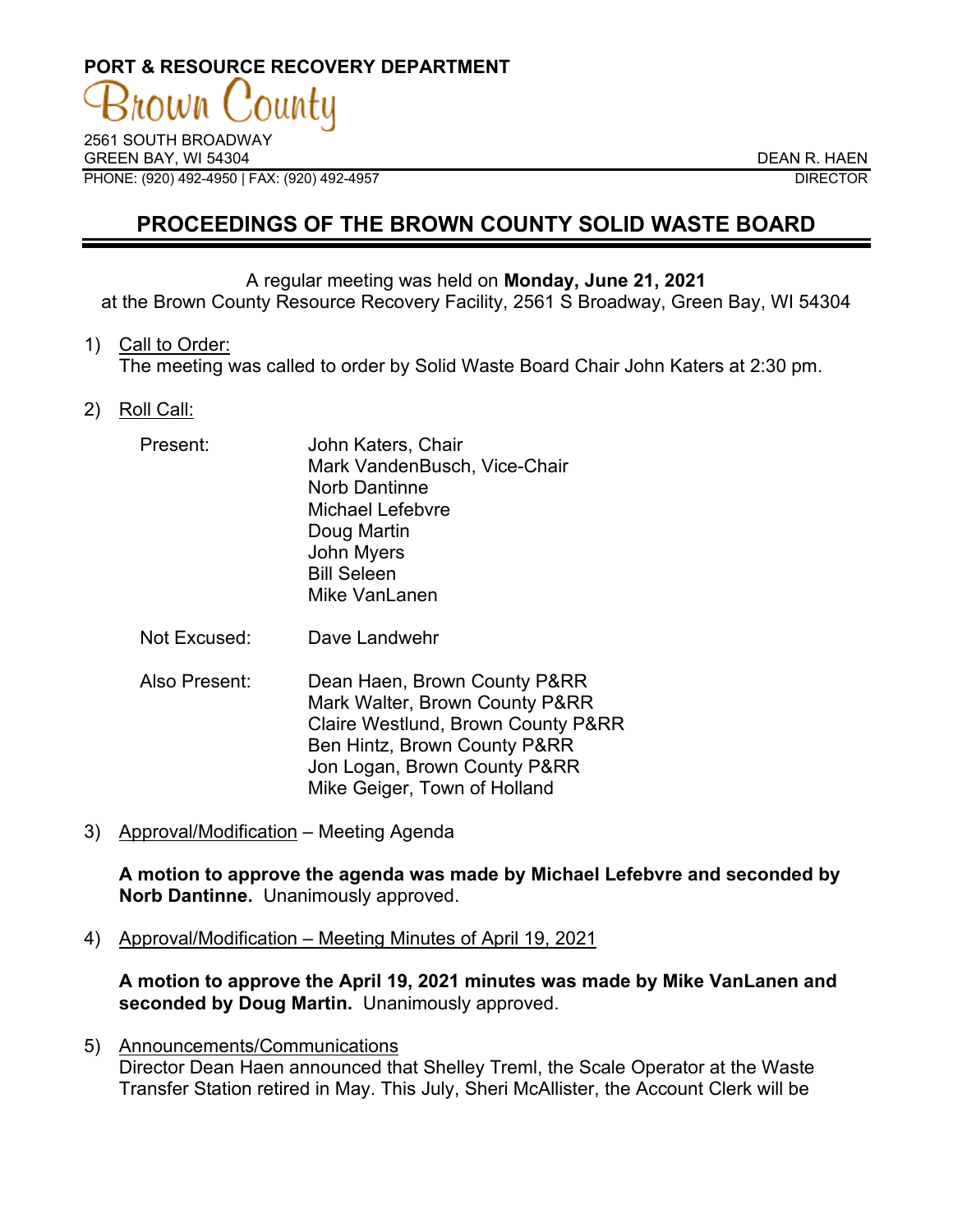retiring and her replacement, Theresa Slavek, has already begun training. Claire Westlund, the Clerk/Typist will also be leaving in July.

6) Hazardous Material Recovery 25<sup>th</sup> Anniversary

Mark Walter stated that the Hazardous Material Facility will be celebrating its 25<sup>th</sup> anniversary and there will be outreach efforts surrounding this occasion in October.

# 7) Discussion Regarding Glass & Plastic Bag Recycling

There have been several complaints about broken glass in front of the Recycling Facility, which has been affecting the bike routes that run in front of the building. Mr. Haen explained that the glass comes from both the route trucks as they are entering and leaving the facility as well as the loaded semi-trailers. Currently, Resource Recovery staff have been using the South Landfill's street sweeper to mitigate this issue by sweeping two to three times a week. However, once the South Landfill opens, the sweeper will not be available and there will need to be an alternative. Mr. Haen explained that he has been in contact with the Village of Ashwaubenon and the Brown County Highway Department to see if their sweepers can assist. Doug Martin explained that he has experienced a significant number of calls in the past couple of years.

The Department has been looking into purchasing a smaller sweeper or contracting a private company to clean near the facility. Mr. Haen stated he intends to have a meeting with Public Works and the Village of Ashwaubenon to figure out a long-term plan that will be feasible for the Department and effective for bikers in the area.

Bill Seleen asked why the glass is coming out of the trucks? Mr. Haen explained that broken glass grinds down the rubber seals on the floor of the truck trailers and within three to four months the glass ultimately creates gaps in the floor to fall through. The staff has advised the route trucks to be sweeping off the end of their trucks and closing their hatches before leaving the tip floor.

Mr. Seleen questioned if there is something to be done about glass in the recycling stream? Mr. Haen indicated that this has been a frequent discussion among staff in the department. Market prices for glass have been low and the broken glass is not being recycled effectively or it is contaminating other recyclables, resulting in a significant amount being landfilled. Currently, state law requires glass to be recycled. Mr. Haen clarified that with the abrasive nature of glass, it is grinding down the equipment and changes to state law should be considered to remove glass from the recycling stream. Mr. Walter explained that there are a number of states that have bottle bills, but this may not be a feasible option in our state. John Katers stated that this should be a statewide effort, rather than having the Board decide on an ultimate solution.

Mr. Walter explained that the Northeast Outagamie landfill is the only landfill with a variance on glass and once it closes, the new landfills are not expected to receive this variance as the DNR has stated they will not be giving that variance to anyone else. John Myers asked where the glass will go once the landfill is closed? Mr. Walter stated that it will get recycled with a glass recycling company, butat a larger cost for the BOW system.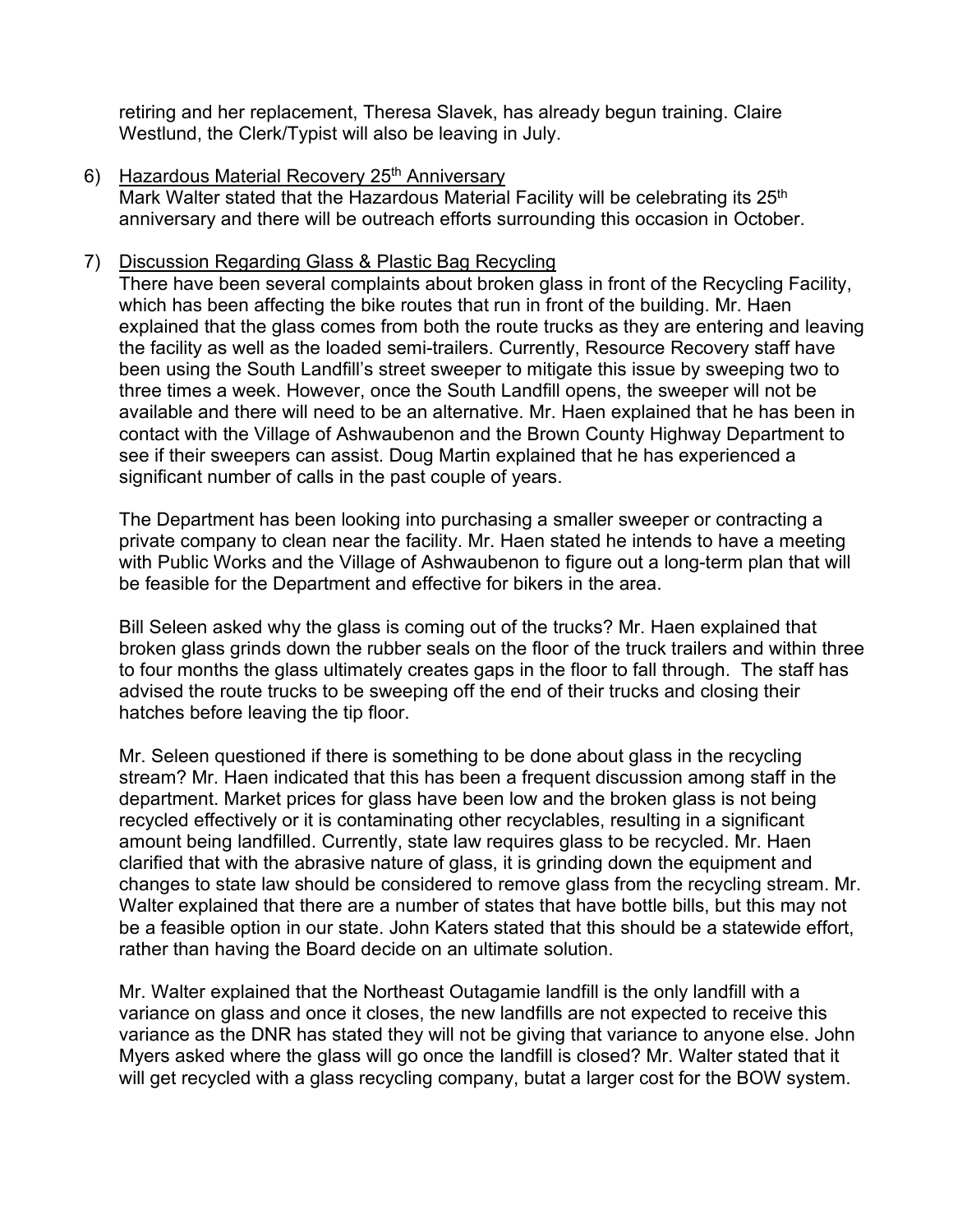Plastic bags have also been a topic of discussion as more plastic film has been entering the recycling stream, which ultimately gets entangled in the equipment causing substantial delays. The City of Green Bay has partnered with the Trex company to start a collection program to keep them out of the recycling stream. Currently, Wisconsin has a law banning the ban of plastic bags; unless the law is changed, we cannot ban plastic bags.

#### 8) Dynamics Easement Agreement

This easement has been developed through Dynamics, Corporation Council and Property Listing Department, and this is the final agreement. The pipes will run through the landfill property which will not affect landfill operations. This agreement states that Dynamics will be responsible for maintenance, environmental concerns, and the County will have no liability in the event the pipe is damaged.

Mr. Seleen states there was some confusion on the exhibits within the agreement. Mr. Haen stated that these were provided in this order, however, the order is unclear. Before this agreement is executed, it will have to be reorganized for clarity purposes as they are several similar attachments.

Mr. Haen added that the easement also includes the ability to run landfill gas to Dynamics and pay them to clean it up and sell it for a royalty to Brown County.

# **A motion to approve the Dynamics Easement Agreement was made by Michael Lefebvre and seconded by Mike VanLanen.** Unanimously approved.

# 9) South Landfill Lubrication System and Lube Delivery RFB

This system includes a 500-gallon tank for used oil, three  $(3) - 300$ -gallon tanks for new oil, new hydraulic oil, and drivetrain oil, 180-gallon new antifreeze tank, used oil dump station, a 275-gallon heated deck tank, and a 55-gallon parts washer. Additionally, this includes all the wheels inside the maintenance building and the outside hook-ups for the oil delivery.

Quotes are from Halron Lubricated and Lube Tech. Lube Tech only bid on the fluids, not the actual equipment. There is not a contract on lube delivery, as there is no guarantee on long-term pricing.

Mr. Seleen questioned why there was such a discrepancy in bid pricing? Jon Logan explained that Halron Lubricants had all the equipment on hand and this could contribute to the lower pricing. Halron Lubricants also has the best knowledge of the system.

**A motion to award Halron Lubricants for \$76,712.75 for the South Landfill lubrication system and lube delivery, project #2430A was made by John Katers and seconded by Norb Dantinne.** Unanimously approved.

# 10) South Landfill Jib Crane RFB

Mr. Logan explained this is a three (3) ton jib crane. An option that was added was a \$1350.00 motorized trolley, bringing the total to \$31,635.00.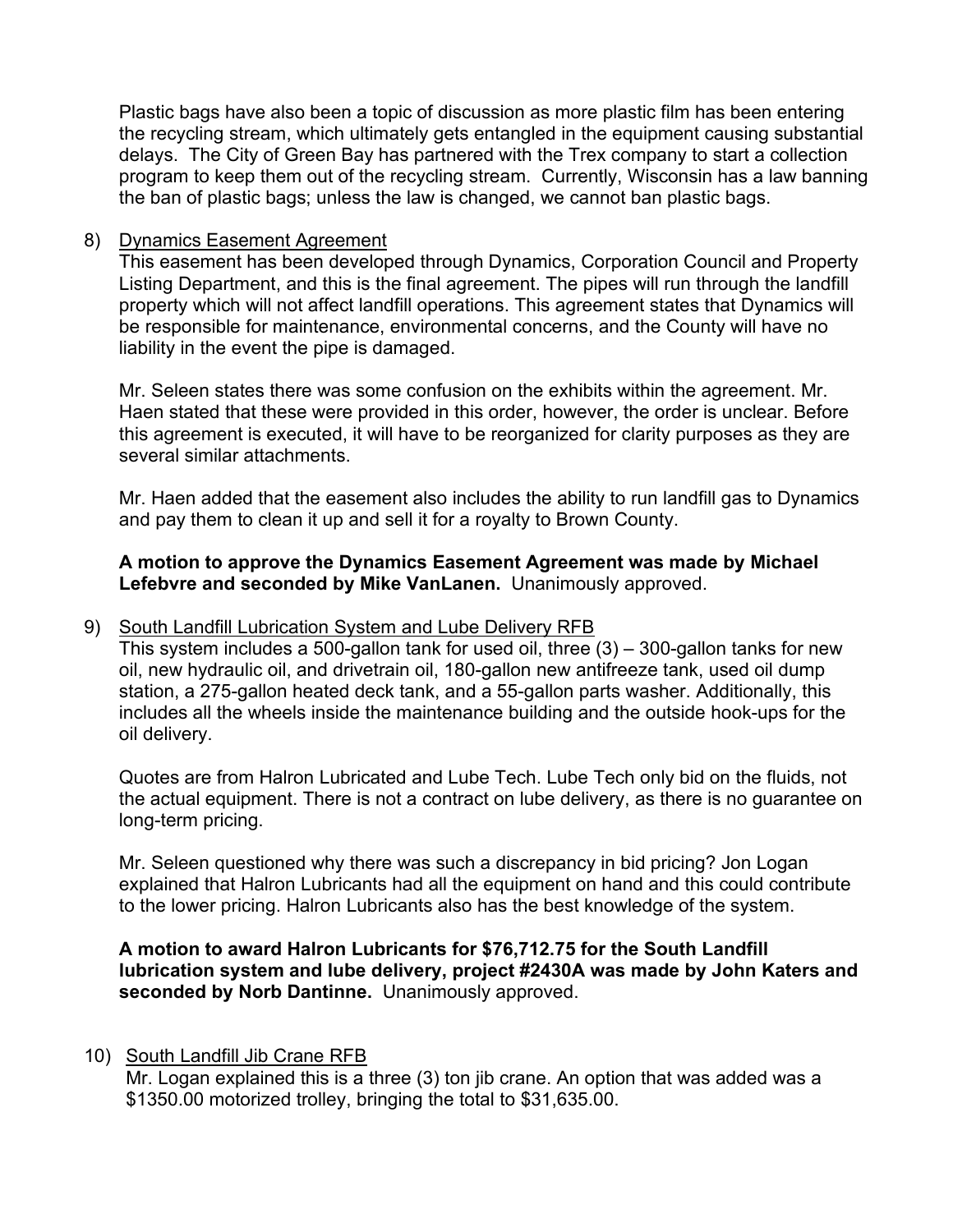Norb Dantinne asked why was the \$1350.00 accepted when the other company offered \$805.00. Mr. Hintz explained that this was a base price and was not including the additional motorized trolley option, the other company was bidding at \$2925.00.

Mike VanLanen asked if the BOW system has experience with this company before? Mr. Logan stated that neighboring farms have equipment from this company.

Michael Lefebvre questioned the addendum included that was not signed. Mr. Logan explained that Superior Crane submitted a different price cost sheet but neglected to check the box acknowledging they accept the contract as written. Dale DeNamur from the Purchasing Department reached out to Superior Crane and had them agree to the contract. This was not a form that immediately eliminated them from the bidding process.

**A motion to award Superior Crane for \$31,635.00 for the South Landfill job crane, project #2431A was made by Mike Lefebvre and seconded by Doug Martin.**  Unanimously approved.

# 11) South Landfill Construction

Mr. Hintz explained the cells are progressing quickly and the geomembrane liner installation is being moved up in the schedule. Buildings are being constructed and half of the leachate storage tank has already been poured.

Mr. Haen asked the Board if there is interest in having the Solid Waste Board meeting at the South Landfill to show the construction progress, tentatively in July or August. The Board agreed to an onsite meeting.

# 12) South Landfill Equipment

There has not been any recent purchasing for the South Landfill since the last meeting. Still working on obtaining a hook truck, roll-off boxes, and a landfill mobile screening for wind protection. The Solid Waste Transfer Station will need two (2) front end loaders and a sweeper.

#### 13) Table of Organization

The Accountant position has been moved to Administration and will be at the Resource Recovery office three (3) days a week and in Administration two (2) days a week. This Accountant will be an Administration Department employee and Resource Recovery will be billed back for their time working on behalf of Port & Resource Recovery Department.

Norb Dantinne asked if a portion of the Administration Accountant will be added to the administration budget? Mr. Haen explained that we will only be charged the Accountant's time working on our behalf. Any other time will be under the direction of Administration.

Mr. Lefebvre questioned if the Accountant will be working at both locations, but continuously working on Resource Recovery items. Mr. Haen stated that the Accountant will be at both locations, but only working on Resource Recovery estimated at 60% of the time.